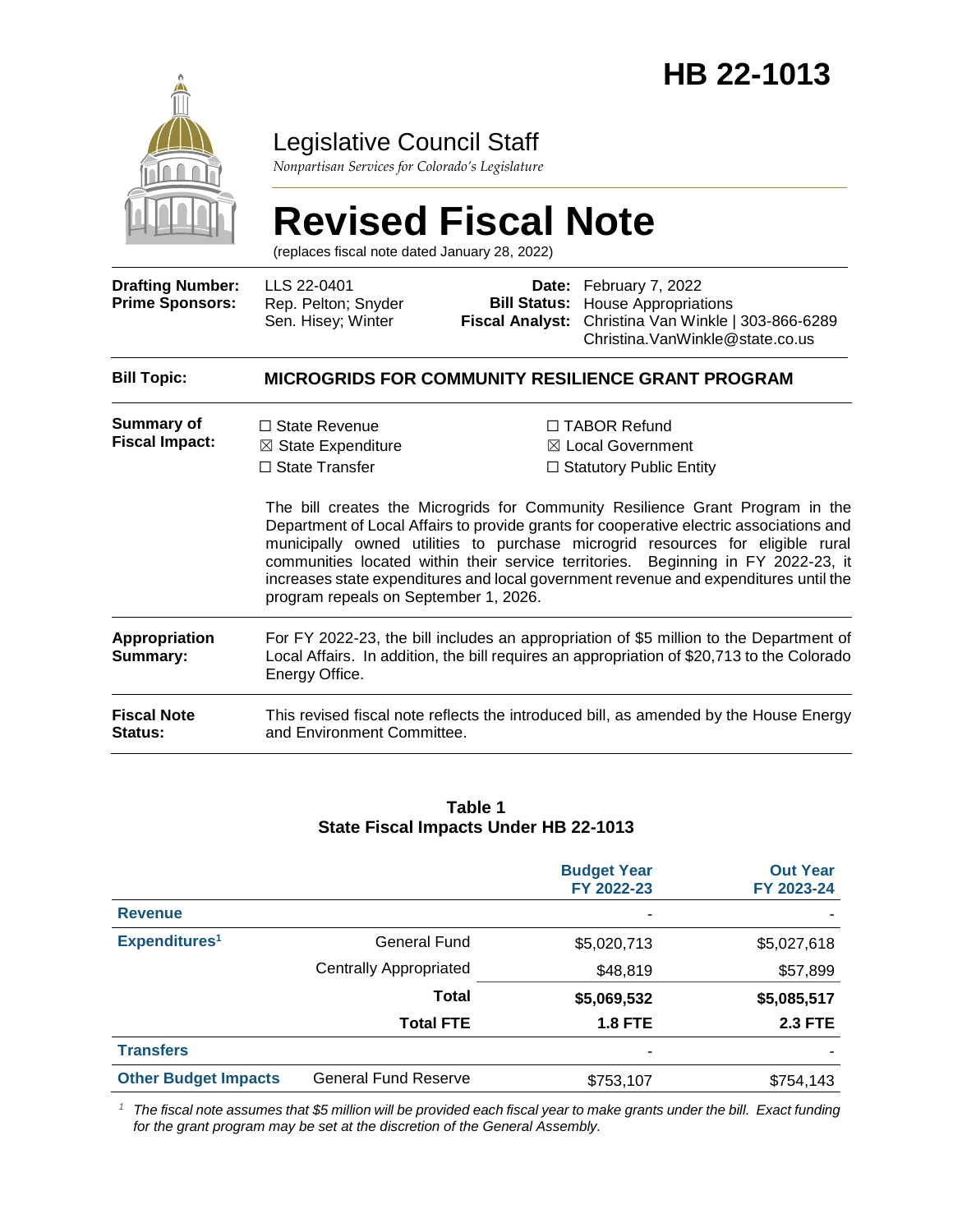Page 2

# February 7, 2022 **HB 22-1013**

# **Summary of Legislation**

The bill creates the Microgrids for Community Resilience Grant Program to be administered by the Division of Local Governments (DLG) in the Department of Local Affairs (DOLA), in collaboration with the Colorado Resiliency Office in DOLA. Cooperative electric associations and municipally owned utilities may apply to the DLG for a grant to purchase microgrid resources in eligible rural communities within the utility's service territory that are at significant risk of severe weather or natural disaster events and where community anchor institutions, as defined in the bill, are located. The bill appropriates \$5 million to DOLA in FY 2022-23 to implement the grant program, and allows these funds to be used through FY 2025-26.

Microgrids are defined as groups of interconnected electric loads and distributed energy resources with clearly defined electrical boundaries that can be connected to or disconnected from the electric grid. The microgrid functions as a single, controllable entity with respect to the electric grid.

DOLA, the DLG, and the Resiliency Office are authorized to use a portion of the grant money for the direct and indirect costs associated with administering the grant program. The DLG is required to collaborate with the Resiliency Office to develop a grant application process by January 1, 2023, and post information about the process on the department's website. The DLG, in collaboration with the Resiliency Office, must consider the eligible rural community's degree of exposure to, and nature of interests that are at risk from, severe weather or natural disaster events, and the availability of alternative resources and financial resources to mitigate the risks. The DLG is also required to prioritize microgrids with a higher reliance on nonfossil-fuel-based generation.

Beginning December 1, 2023, the DLG must submit an annual report summarizing the grants awarded. The annual report must be published on DOLA's website and provided to relevant legislative committees. The grant program is repealed on September 1, 2026.

# **Background and Assumptions**

The average capacity of an installed microgrid is typically under 10 megawatts and, according to one study, costs between \$2 million and \$4 million per megawatt. 1 While the exact amount of funding for the grant program may be set annually by the General Assembly, the fiscal note assumes, based on the included appropriation, that \$5 million per year will be provided for this purpose. This amount would support the development of approximately 3 megawatts of microgrid capacity annually, assuming that grant recipients cover about half of the costs on a per megawatt basis. The actual number of projects supported, the amount of grant awards, and financial terms would be established by DOLA.

The Infrastructure Investment and Jobs Act, enacted in November 2021, included \$3 billion in federal funds to the Smart Grid Investment Matching Grant Program, which remains available to fund eligible projects through September 30, 2026. 2 This federal funding may impact the demand for state-level funding for microgrid investments.

 $\overline{a}$ <sup>1</sup> National Renewable Energy Laboratory. 2018. Phase 1 Microgrid Cost Study: Data Collection and Analysis of Microgrid Costs in the United States. Available at[: https://www.nrel.gov/docs/fy19osti/67821.pdf.](https://www.nrel.gov/docs/fy19osti/67821.pdf)

<sup>&</sup>lt;sup>2</sup> Information about the Smart Grid Investment Grant Program can be found online at: [https://www.smartgrid.gov/recovery\\_act/overview/smart\\_grid\\_investment\\_grant\\_program.html.](https://www.smartgrid.gov/recovery_act/overview/smart_grid_investment_grant_program.html)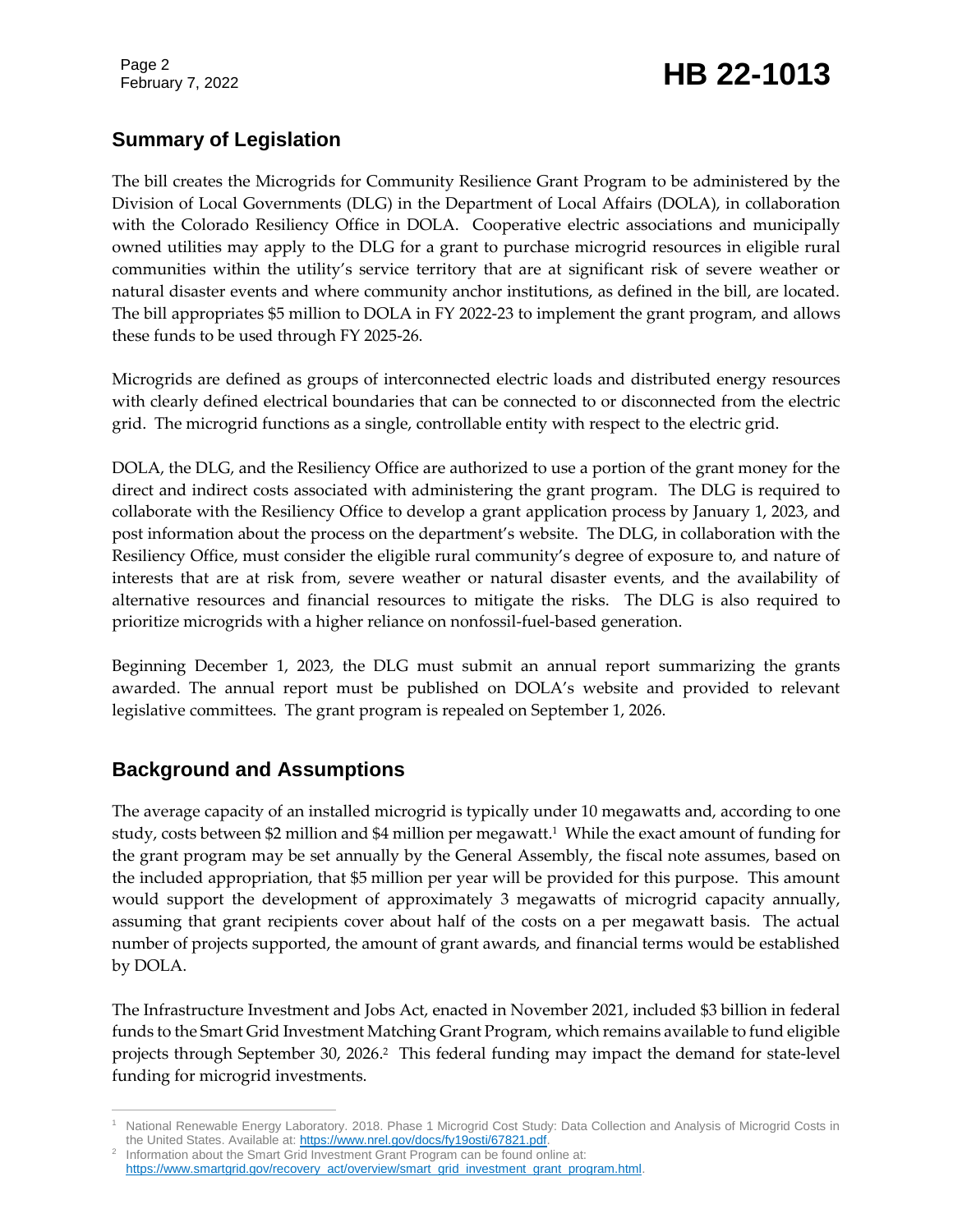# **State Expenditures**

The bill increases state expenditures in multiple state agencies by \$5,069,532 in FY 2022-23 and \$5,085,517 in FY 2023-24 and ongoing until the program is repealed, paid from the General Fund. The exact amount of funding for grants in FY 2023-24 and beyond may be set by the General Assembly and may differ from this estimate. Program costs are shown in Table 2 and detailed below.

#### **Table 2 Expenditures Under HB 22-1013**

|                                           |                  | FY 2022-23     | FY 2023-24     |
|-------------------------------------------|------------------|----------------|----------------|
| <b>Department of Local Affairs</b>        |                  |                |                |
| <b>Personal Services</b>                  |                  | \$107,506      | \$129,008      |
| <b>Operating Expenses</b>                 |                  | \$2,160        | \$2,700        |
| <b>Capital Outlay Costs</b>               |                  | \$12,400       |                |
| Grant Funding <sup>1</sup>                |                  | \$4,877,934    | \$4,868,292    |
| Centrally Appropriated Costs <sup>2</sup> |                  | \$44,956       | \$52,415       |
| FTE - Personal Services                   |                  | 1.6 FTE        | 2.0 FTE        |
| <b>DOLA Subtotal</b>                      |                  | \$5,044,956    | \$5,052,415    |
| <b>Colorado Energy Office</b>             |                  |                |                |
| <b>Personal Services</b>                  |                  | \$20,713       | \$27,618       |
| <b>Operating Expenses</b>                 |                  |                |                |
| <b>Capital Outlay Costs</b>               |                  |                |                |
| Centrally Appropriated Costs <sup>2</sup> |                  | \$3,863        | \$5,484        |
| FTE - Personal Services                   |                  | $0.2$ FTE      | 0.3 FTE        |
| <b>CEO Subtotal</b>                       |                  | \$24,576       | \$33,102       |
|                                           | <b>Total</b>     | \$5,069,532    | \$5,085,517    |
|                                           | <b>Total FTE</b> | <b>1.8 FTE</b> | <b>2.3 FTE</b> |

*<sup>1</sup> Grant funding in future fiscal years is at the discretion of the General Assembly and may differ from this estimate.*

*<sup>2</sup> Centrally appropriated costs are not included in the bill's appropriation.*

**Department of Local Affairs.** The Department of Local Affairs requires 2.0 FTE to develop the grant application process, implement the grant program, conduct outreach, and prepare legislative reporting. Staff will be responsible for creating and managing the program, overseeing the grant application process, managing award recipients, and developing contracts. First-year costs assume a September 1 start date and are prorated for the General Fund pay date shift. Standard operating and capital outlay costs are included. These administrative costs would increase if more than \$15 million per year is provided for grants in future years.

 *Grant funding***.** As outlined in the Background and Assumptions section above, the fiscal note assumes that funding will be annually appropriated to DOLA for the grant program. However, the exact amount of funding in future years may be set by the General Assembly and DOLA would manage the number and amount of awards to fit within available appropriations. The appropriate level of funding may also decrease over time as eligible projects are completed. It is assumed that future year funding will be addressed through the annual budget process once more is known about program participation and long-term plans for microgrid projects.